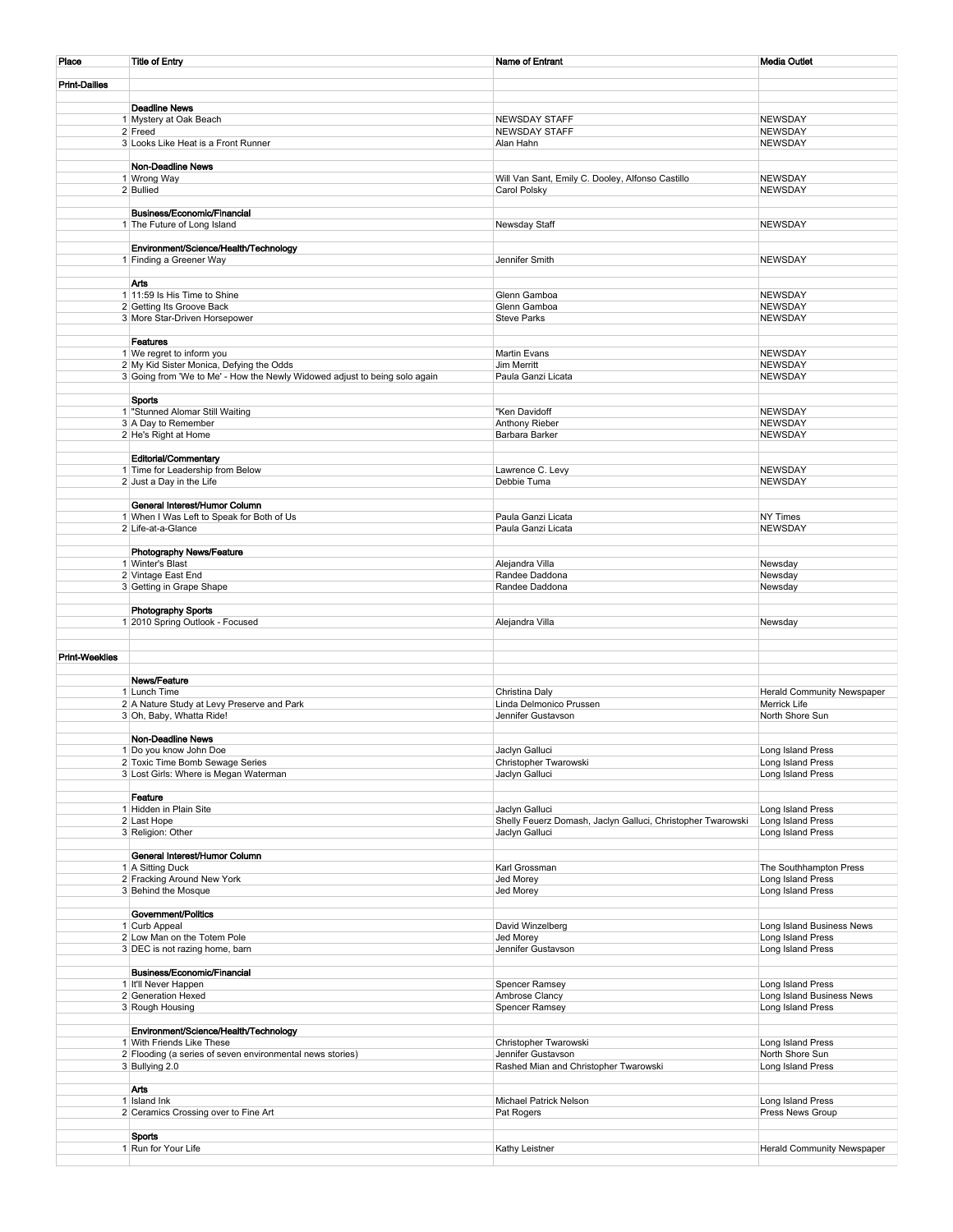| Print-Magazines |                                                            |                                                    |                     |
|-----------------|------------------------------------------------------------|----------------------------------------------------|---------------------|
|                 | News                                                       |                                                    |                     |
|                 | 2 Olivia's Bird                                            | Jan Tyler                                          |                     |
|                 |                                                            |                                                    | Long Island Parent  |
|                 | Feature/Lifestyle                                          |                                                    |                     |
|                 | 1 Boomer Ball                                              | Lawrence C. Levy                                   | LI Pulse Magazine   |
|                 | 2 The Rhyme and the Reason                                 | Chuck D.                                           | LI Pulse Magazine   |
|                 | 3 Sailing with an Edge                                     | Jason Molinet                                      | LI Pulse Magazine   |
|                 |                                                            |                                                    |                     |
|                 | General Interest/Humor Column                              |                                                    |                     |
|                 | 1 On the Cover: Local Teens Prove One Is Greater Than None | Liza N. Burby                                      | Long Island Parent  |
|                 | 2 Police Blotter                                           | Jack Whitehouse                                    | Fire Island Tide    |
|                 |                                                            |                                                    |                     |
|                 | Environment/Science/Health/Technology                      |                                                    |                     |
|                 | 1 Eat like a Locavore                                      | Peter Bronski                                      | LI Pulse Magazine   |
|                 | 2 Resurgent Clam Power                                     | Jack Whitehouse                                    | Fire Island Tide    |
|                 | 3 Plan Ahead                                               | Liza N. Burby                                      | Long Island Parent  |
|                 |                                                            |                                                    |                     |
|                 | Opinion/Essay                                              |                                                    |                     |
|                 | 1 Walking Through a Manhasset Youth                        | Suzanne McLain Rosenwasser                         | Long Island Woman   |
|                 | 2 Who's Right? Who Cares?                                  | Dr. Fred Levine                                    | LI Pulse Magazine   |
|                 |                                                            |                                                    |                     |
|                 | Photography                                                |                                                    |                     |
|                 | 1 Hampton Classic                                          | Walter Krajicek                                    | LI Pulse Magazine   |
|                 | 2 Shades of Gray                                           | Gary Lupton                                        | LI Pulse Magazine   |
|                 | 3 Ice Skates                                               | Stephen Lang                                       | LI Pulse Magazine   |
|                 |                                                            |                                                    |                     |
|                 | Editorial/Commentary                                       |                                                    |                     |
|                 | 1 Taxes Through the Looking Glass                          | Lawrence C. Levy                                   | LI Pulse Magazine   |
|                 | 1 Dead Woman Running                                       | Pat Dolan                                          | LI Pulse Magazine   |
|                 | 2 Pointing Fingers                                         | Dr. Fred Levine                                    | LI Pulse Magazine   |
|                 |                                                            |                                                    |                     |
| Television      |                                                            |                                                    |                     |
|                 |                                                            |                                                    |                     |
|                 | Non-Deadline News                                          |                                                    |                     |
|                 | 1 High Cost of Homelessness                                | Patrick Dolan                                      | News 12 Long Island |
|                 | 2 DMV Spicy Sex Line                                       | Shari Einhorn, Vincent Shields, Marc Racenstein    | News 12 Long Island |
|                 | 3 Inside a Flight Simulator                                | Andrew Siff, Michael DelGiudice                    | <b>WNBC TV</b>      |
|                 |                                                            |                                                    |                     |
|                 | Feature                                                    |                                                    |                     |
|                 | 1 Never Forget                                             | Virginia Huie, Brian Endres                        | News 12 Long Island |
|                 | 2 Ride for Life                                            | Elizabeth Hashagen, Brian Jingeleski               | News 12 Long Island |
|                 | 3 Sayville Speeders                                        | Shari Einhorn, Brian Endres                        | News 12 Long Island |
|                 |                                                            |                                                    |                     |
|                 | Environment/Science/Health/Technology                      |                                                    |                     |
|                 | 1 Long Beach Sewage                                        | Ethan Harp                                         | News 12 Long Island |
|                 | 2 Solar Carports                                           | Dana Arschin, Carol Pack, Ken Eckhardt             | LI News Tonight     |
|                 |                                                            |                                                    |                     |
|                 | Arts                                                       |                                                    |                     |
|                 | 1 Harmonica Player                                         | Holli Haerr, Phil Corsentino                       | <b>FIOS News</b>    |
|                 |                                                            |                                                    |                     |
|                 | 2 Gold Coast Mansions                                      | Chris Collora, Carol Pack, Ken Eckhardt            | LI News Tonight     |
|                 |                                                            |                                                    |                     |
|                 | Sports                                                     |                                                    |                     |
|                 | 1 Hardcore Athlete                                         | Jamie Stuart, Daniel Jacobsen                      | News 12 Long Island |
|                 | 2 NY Towers Stand Tall                                     | Kevin Maher, Brian Stahl, Daniel Scaturro          | News 12 Long Island |
|                 | 3 Running Down a Dream                                     | Virginia Huie, Brian Endres, David Garden          | News 12 Long Island |
|                 |                                                            |                                                    |                     |
|                 | Business/Economic/Financial                                |                                                    |                     |
|                 | 1 Counterfeit Guitar Strings                               | Andrew Ehinger, Juan Gonzalez                      | News 12 Long Island |
|                 | 2 Long Island Business News Reality Shows                  | Jessica Fragoso, Phil Corsentino                   | <b>FIOS News</b>    |
|                 | 3 Beach Business                                           | Tania Carvalho, Carol Pack, Ken Eckhardt           | LI News Tonight     |
|                 |                                                            |                                                    |                     |
|                 | TV Photojournalism                                         |                                                    |                     |
|                 | 1 Brian Endres compilation                                 | <b>Brian Endres</b>                                | News 12 Long Island |
|                 | 2 Andrew J. Singh composite                                | Andrew J. Singh                                    | News 12 Long Island |
|                 | 3 Michael DelGiudice                                       | Michael DelGiudice composite                       | <b>WNBC TV</b>      |
|                 |                                                            |                                                    |                     |
|                 | <b>Public Affairs</b>                                      |                                                    |                     |
|                 | 1 Hate on Long Island                                      | Stone Grissom, Holli Haerr, Ralph Kebrdle          | <b>FIOS News</b>    |
|                 | 2 Fallen Heroes                                            | Virginia Huie                                      | News 12 Long Island |
|                 | 3 Taking Back the Streets                                  | Lea Tyrrell, Debi Gade, John Maresco               | News 12 Long Island |
|                 |                                                            |                                                    |                     |
|                 | Editorial/Commentary                                       |                                                    |                     |
|                 | 2 Stop the Hate Mongering                                  | Richard French III, Ralph Kebrdle, Phil Corsentino | WRNN-TV             |
|                 |                                                            |                                                    |                     |
| Radio           |                                                            |                                                    |                     |
|                 |                                                            |                                                    |                     |
|                 | News                                                       |                                                    |                     |
|                 | 1 Hofstra Vigil                                            | John T. Santucci                                   | WRHU-FM             |
|                 |                                                            |                                                    |                     |
|                 | Feature                                                    |                                                    |                     |
|                 | 1 Voting Changes                                           | John T. Santucci                                   | WRHU-FM             |
|                 | 2 A Boomer's Family Life                                   | David North                                        | WALK-FM             |
|                 |                                                            |                                                    |                     |
|                 | Sports                                                     |                                                    |                     |
|                 | 1 Friends of Jacklyn                                       | Anthony Barra                                      | WRHU-FM             |
|                 |                                                            |                                                    |                     |
|                 | <b>Editorial/Commentary</b>                                |                                                    |                     |
|                 | 1 Don't Ask/Don't Tell                                     | David North                                        | WALK-FM             |
|                 |                                                            |                                                    |                     |
|                 | <b>Public Affairs</b>                                      |                                                    |                     |
|                 | 1 Cyberbullying                                            | David North                                        | WALK-FM             |
|                 |                                                            |                                                    |                     |
| Online          |                                                            |                                                    |                     |